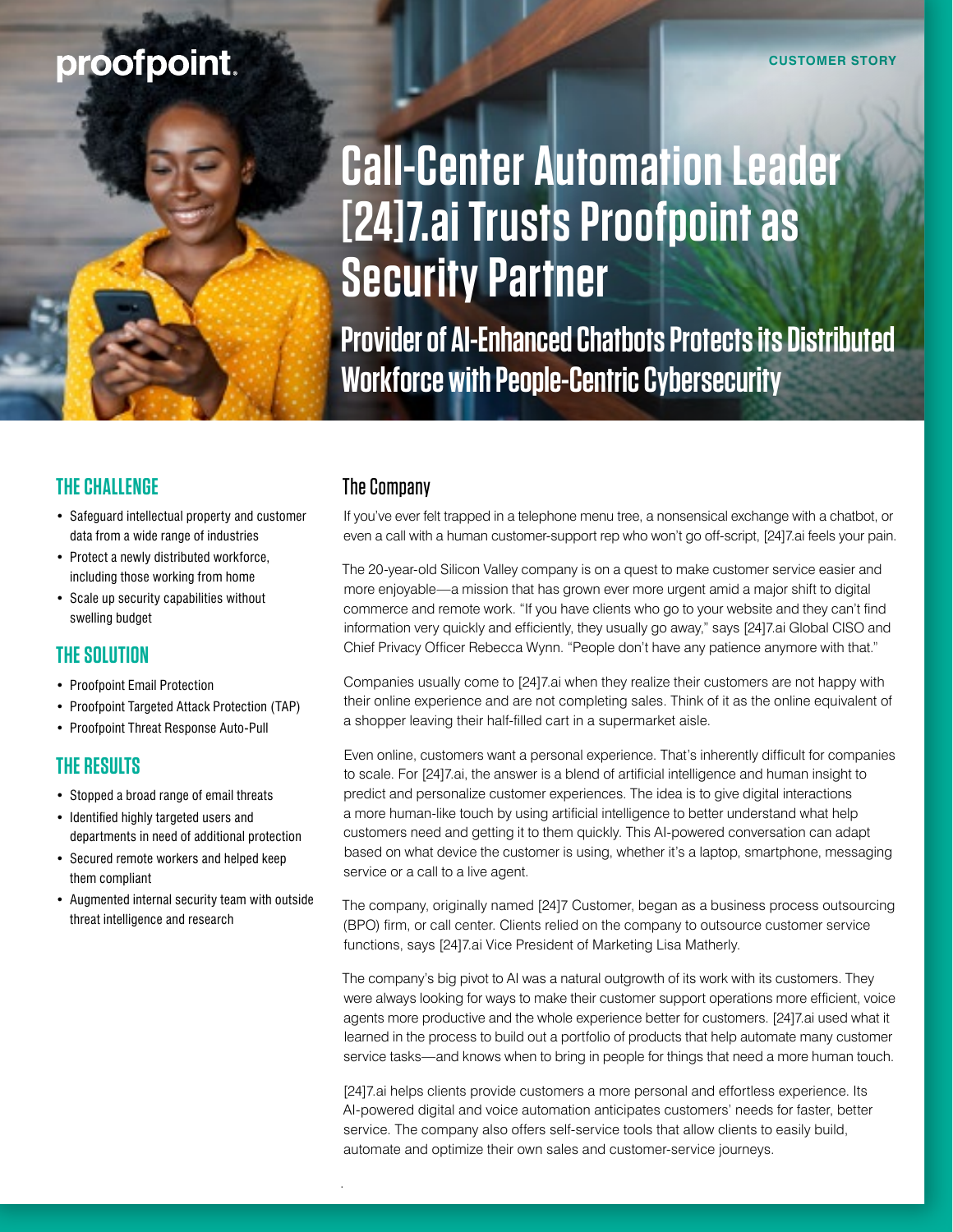#### The Challenge

Two critical aspects of [24]7.ai's business are protecting its intellectual property and keeping clients' information private.

The company has more than 200 patents approved or in process along with intellectual property that it keeps more closely held. Its customer data is just as important to protect. Some chat sessions, for instance, might include credit-card numbers or personally identifiable information.

[24]7.ai's customer base runs the gamut of industry sectors. Many of those—such as healthcare, finance and government—are highly regulated. [24]7.ai must keep customer data out of the hands of cyber criminals and compliant with a growing myriad of regulations.

"I look for who can be a good partner with me, who can be a great augmentation of my staff. We are in a cyber war and I need people who can be on that cyber war with me."

**Rebecca Wynn**, Global CISO and Chief Privacy Officer, [24]7.ai

"Cybersecurity plays a big, big role in what we do," Wynn said. "We're fighting a cyber war with people who are behind another keyboard and who are trying to harm us all."

That fight has grown more complicated in the wake of Covid. The global pandemic has scattered workforces, pushed commerce to the web and created new security and compliance risks.

Fortunately, [24]7.ai was prepared. It had already begun making the shift to remote work when the pandemic hit, so it was better prepared than most to make the sudden switch. (A majority of its 10,000 employees now work from home; others collaborate at microsites designed to comply with local social-distancing rules.)

It met with its key vendors, data center operators and top customers to discuss how the pandemic might affect operations and map out how it can respond. As the company assembled a business continuity team and raced to reassure customers, new security implications took center stage.

Data privacy is just one example.

"Who is a trusted person in the home?" and "What is a safe environment?" she said. "If your loved one comes over and says 'hi,' they might inadvertently see something on your screen."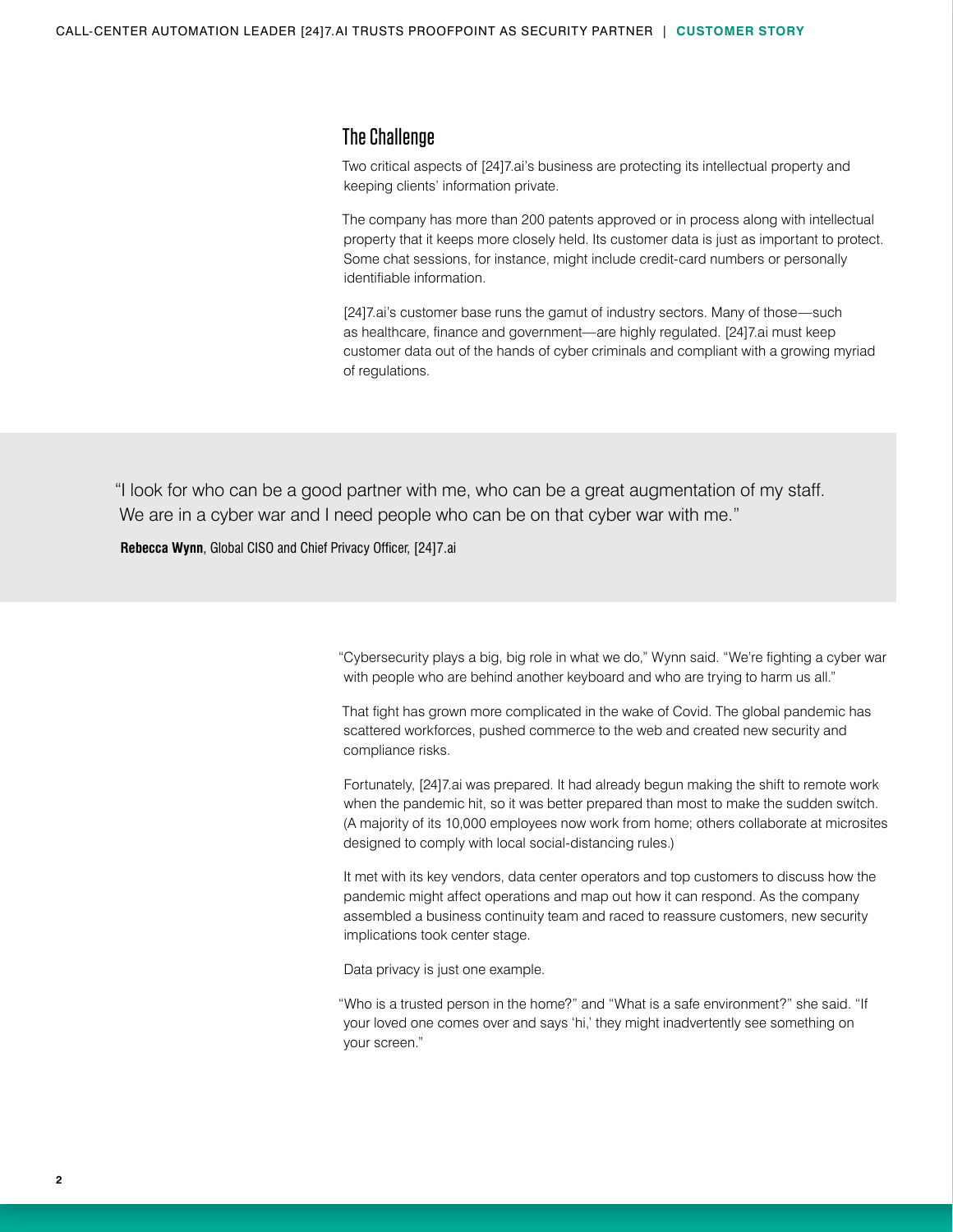### The Solution

For [24]7.ai and other companies, the new working environment is really more like thousands of new working environments. Unlike an office, which offers uniform workspaces under easily controlled conditions, each home environment is unique. Companies must deal with countless combinations of device and networks—all out of reach of the IT, security and compliance departments.

To help manage the chaos, [24]7.ai crafted new acceptable-use agreements for corporate resources. In some cases, it even had employees send pictures of their working environments so the company could assure customers that their data is being properly managed and protected.

Remote-work also meant doubling down on a people-centric approach to cybersecurity. While cyber attackers have long focused on people rather than traditional IT infrastructure, keeping them protected remotely can be even harder, Wynn says.

"I can't be a ghost in everyone's house," she said. "So what can I do to have the same security and privacy controls when they're on their computer?"

To meet the challenge, Wynn enlisted the help of Proofpoint, a cybersecurity vendor she calls a strong ally in her fight against cyber threats and compliance risks.

"One of the things that I look for is who can be a good partner with me, who can be a great augmentation of my staff," she said. "We are in a cyber war and I need people who can be on that cyber war with me."

The company uses Proofpoint Email Security to stop a wide range of cyber threats—in most cases, before they ever reach users' inbox. The award-winning solution stops spam, malware and attacks that use social engineering to exploit human nature rather than technical vulnerabilities.

These non-malware threats include email scams such as business email compromise (BEC). In BEC, attackers impersonate trusted colleagues, business partners and brands. And they do so in ways that aren't always easy to detect with conventional email defenses.

When something gets through or turns malicious after being delivered, Proofpoint Threat Response Auto-Pull automatically removes the message—along with any copies that have been forwarded to other users.